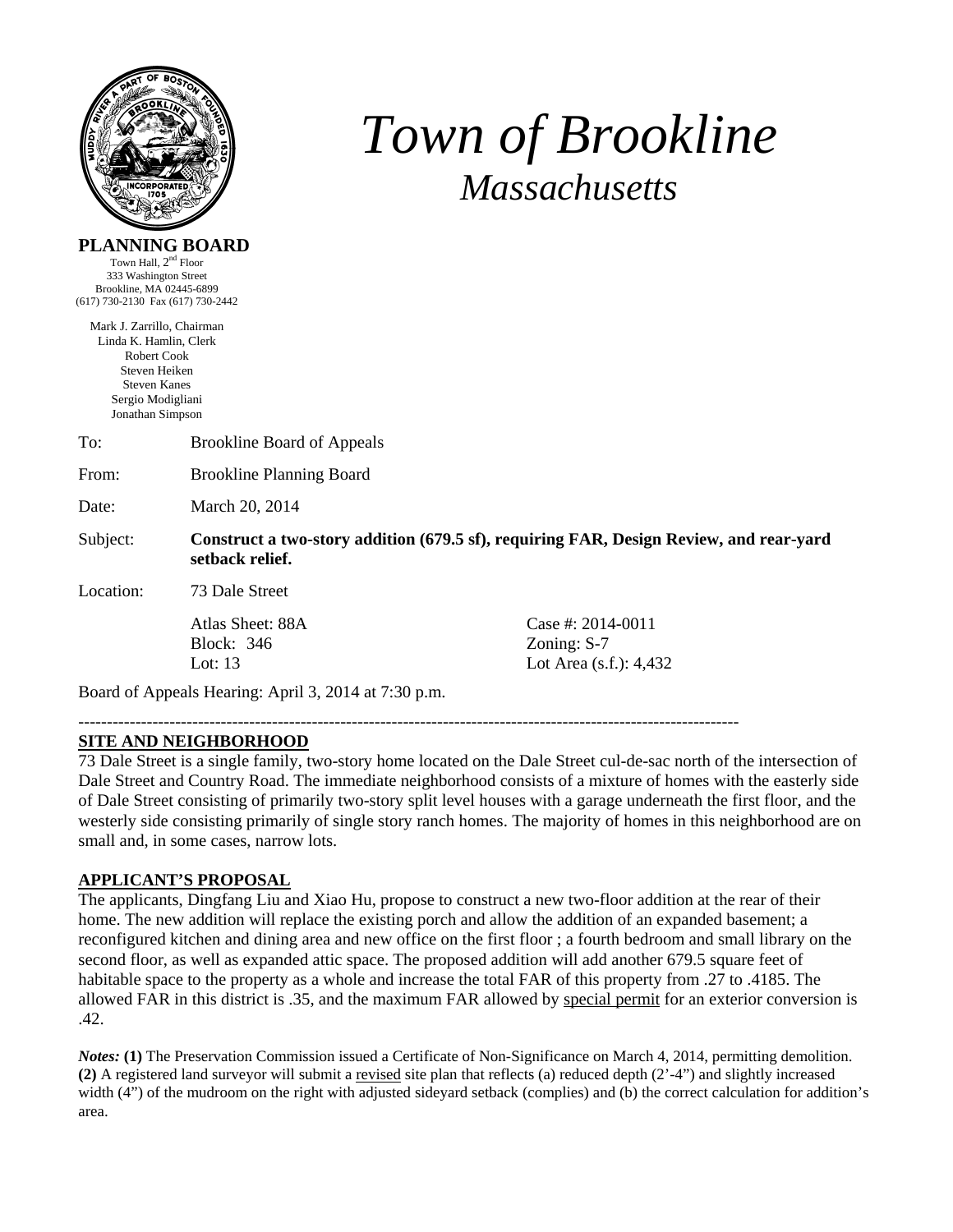### **FINDINGS**

**Section 5.09.2.j** – Design Review: Any addition to a structure for which a special permit is requested pursuant to Section 5.22, requires a special permit under Section 5.09.

*Preservation of Trees and Landscape:* The rear yard is primarily landscaped with grass, with a mature pine tree on left and a row of arborvitae on rear property line. The addition will not require the removal of trees or a change in grade.

*Relation of Buildings to Environment:* The addition is consistent with the rest of the building's massing, and is not expected to cause any shadows on neighboring properties.

*Relation of Buildings to the Form of the Streetscape and Neighborhood:* The addition will not cause a significant change to the streetscape.

*Open Space:* The property will continue to have an adequate landscaped rear yard after the addition is complete.

**Section 5.22.3.b.1.b** – Exceptions to Floor Area Ratio (FAR) for Residential Units **Section 5.43** – Exceptions to Yard and Setback Regulations **Section 5.70 –** Rear Yard Requirements

| <b>Dimensional Requirements</b> | <b>Allowed</b> | <b>Existing</b> | <b>Proposed</b> | <b>Relief</b>    |
|---------------------------------|----------------|-----------------|-----------------|------------------|
| <b>Floor Area Ratio</b>         | .35            | .2652           | .4185           |                  |
| <b>FAR Percentage</b>           | 100%           | 75.8%           | 119.6%          | Special Permit*  |
| Floor Area (sf)                 | 1551           | 175.3           | 1854.8          |                  |
| <b>Rear Yard Setback</b>        | 30'            | 30.2'           | 20.6'           | Special Permit** |

\*Under Section 5.22.3.b.1.b, the Board of Appeals may grant by special permit an increase in floor area above the permitted gross floor area for an exterior addition that is less than or equal to 20% of the permitted gross floor area;

\*\* Under Section 5.43, the Board of Appeals may waive by special permit yard and setback requirements if a counterbalancing amenity is provided.

#### **PLANNING BOARD COMMENTS**

The Planning Board is not opposed to the proposed project. Although a large addition, the overall finished structure will be in keeping with the scale and development pattern of the immediate surrounding neighborhood. Once the project is completed, the rear yard will still have adequate usable open space, as required by zoning bylaw. However, we question the use of skylights in the expanded attic, when the plans and the proposed floor area ratio do not indicate that this area will be living space. Although the applicant does not intend to remove the existing pine tree in left side yard, the Board recommends that efforts be made to protect this tree during construction. The Board further recommends that the applicant provide additional landscaping as a counterbalancing amenity.

#### **Therefore, the Planning Board recommends approval of the plans by Adam Glassman, dated 2/28/ 2014 and revised March 17, 2014, and the site plan by Peter Nolan dated xx/x/xxxx, subject to the following conditions:**

- 1. Prior to the issuance of a building permit, the applicant shall submit final plans and elevations subject to the review and approval of the Assistant Director of Regulatory Planning.
- 2. Prior to the issuance of a building permit, the applicant shall submit a final landscape plan indicating all counterbalancing amenities subject to the review and approval of the Assistant Director of Regulatory Planning.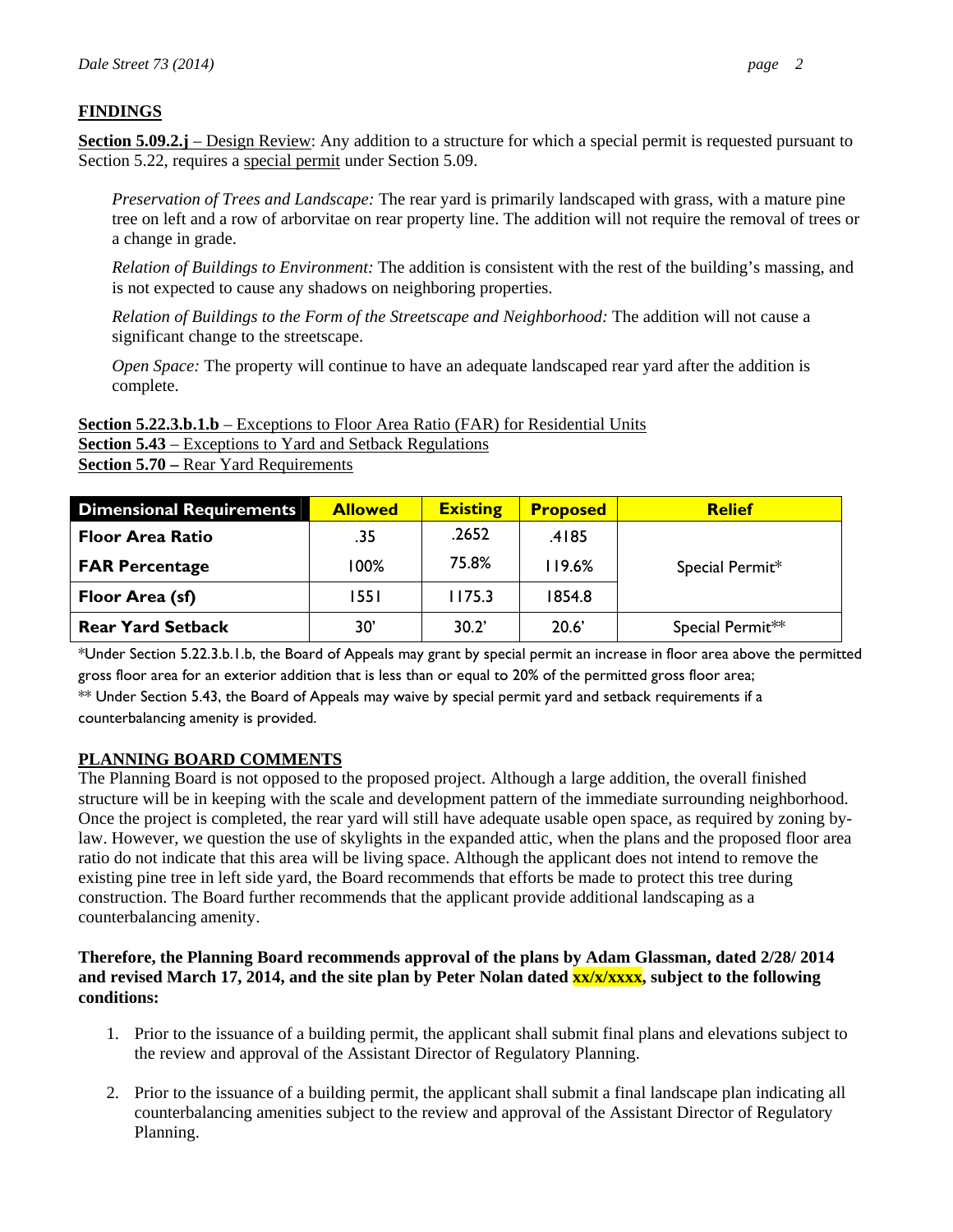3. Prior to the issuance of a building permit, the applicant shall submit to the Building Commissioner for review and approval for conformance to the Board of Appeals decision: 1) a revised site plan stamped and signed by a registered engineer or land surveyor; 2) final elevations stamped and signed by a registered architect; and 3) evidence that the Board of Appeals decision has been recorded at the Registry of Deeds. *mm* 



73 Dale Street – Assessor's file photo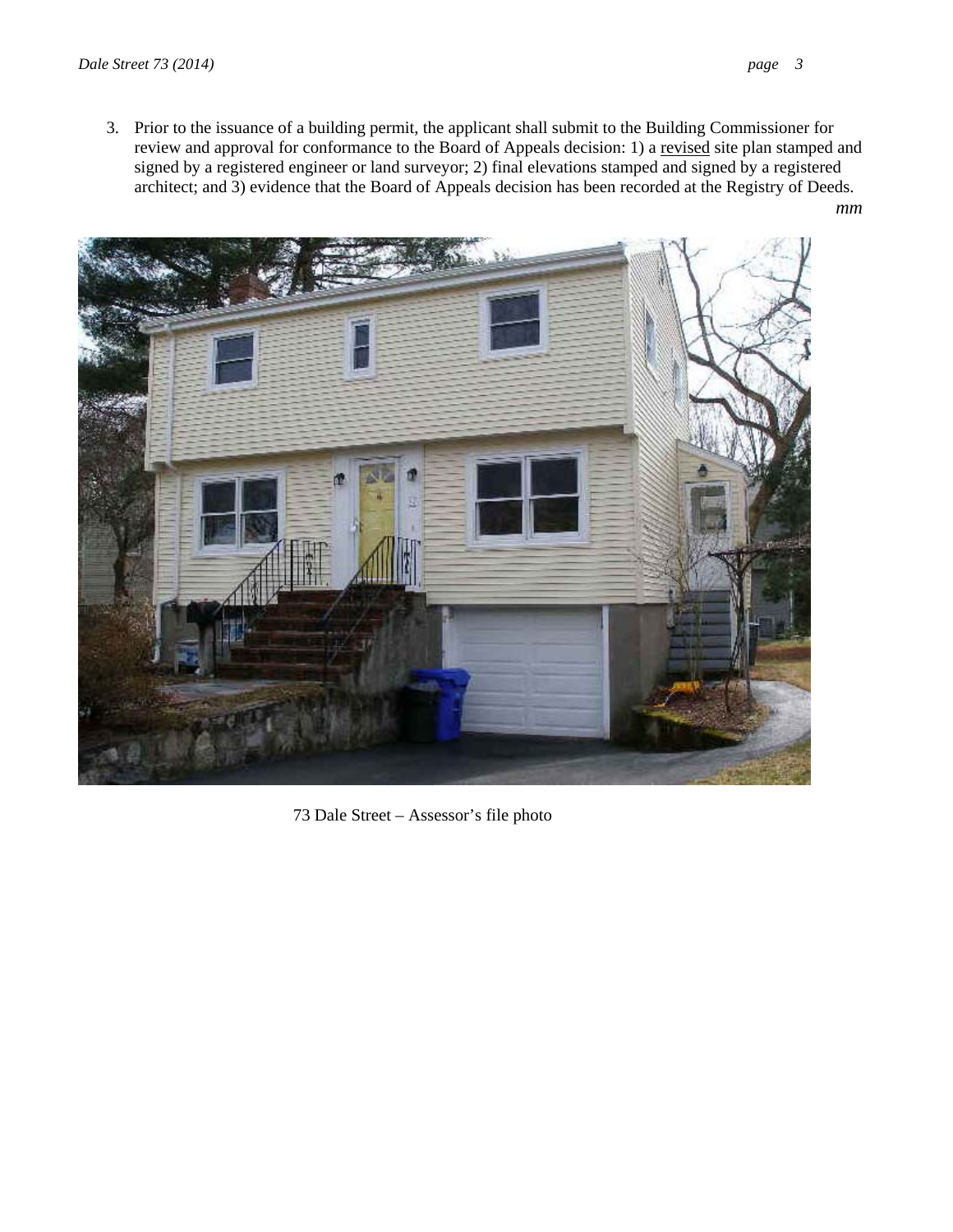



73 Dale Street: Aerial Photo, Assessor's Database. Surrounding neighborhood consists of narrow lots and homes larger than the applicant's.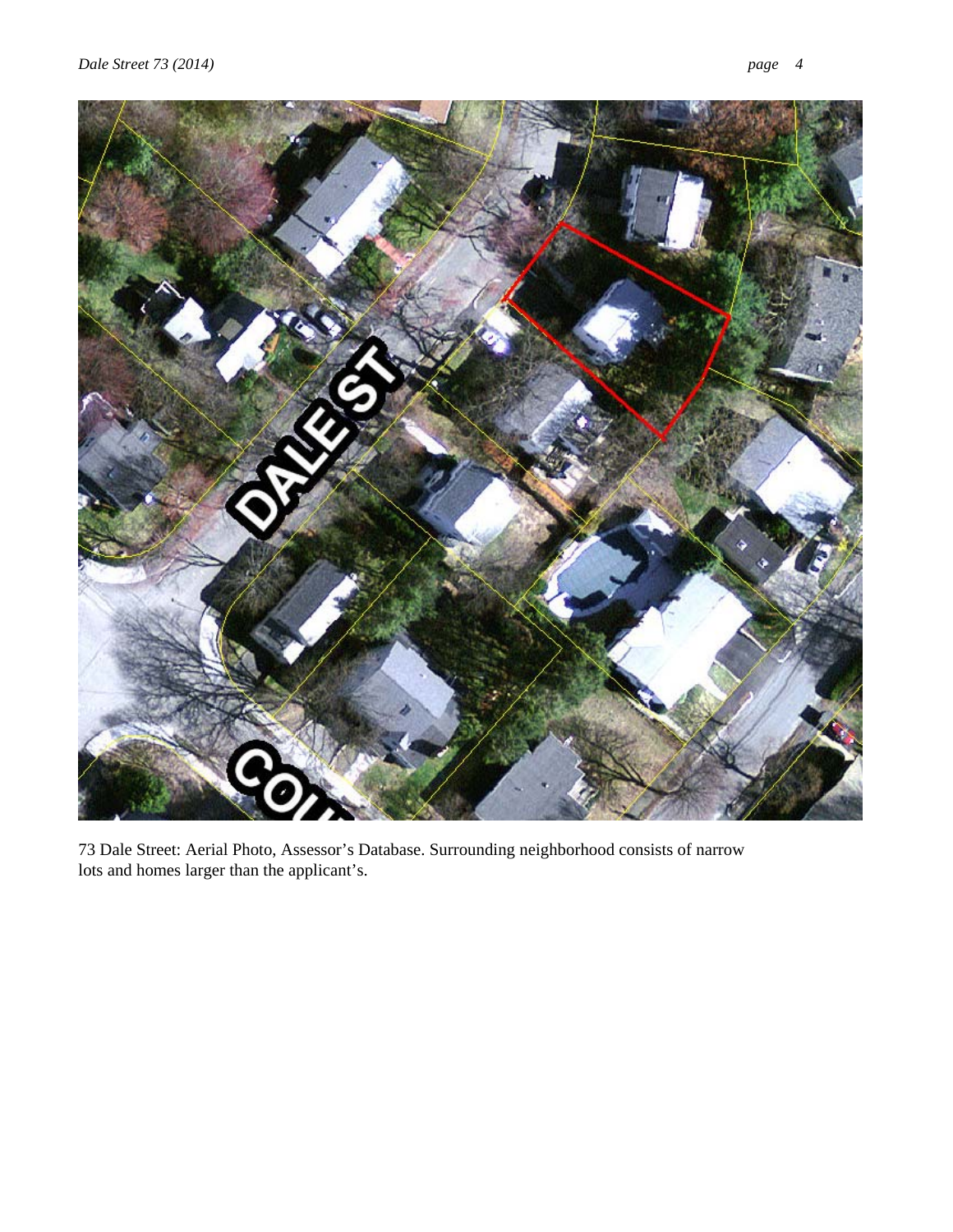

 73 Dale Street: Aerial Photo, Assessor's Database. Hemlock trees along rear yard property line were lost during Hurricane Irene and replaced with a row of arborvitae.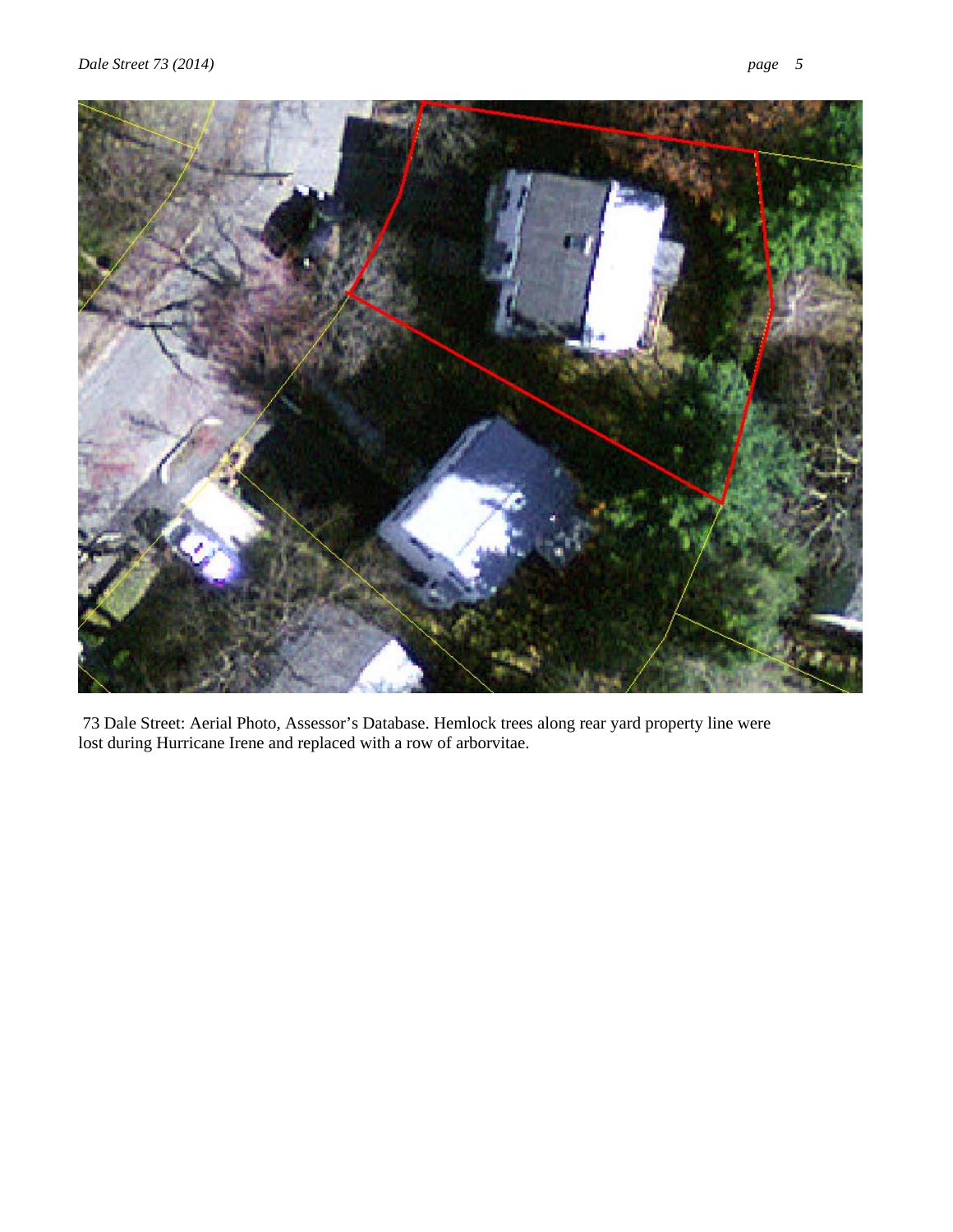

## **73 Dale Street**

Rear façade, south elevation of existing porch and side yard.

Pine tree is on 73 Dale property line and is expected to be retained.

Porch will be removed.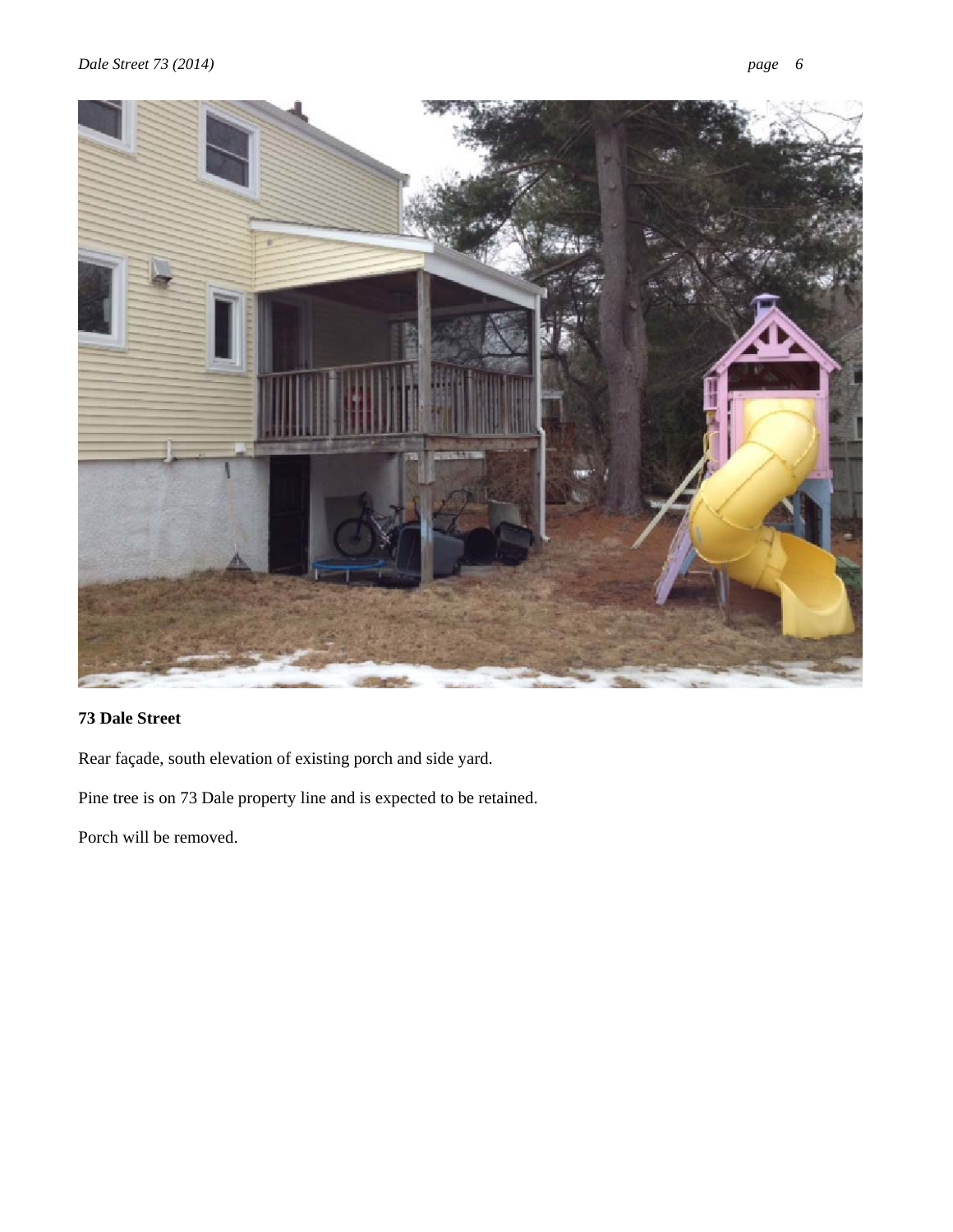

## **73 Dale Street**

Rear yard and rear abutters.

Arborvitae and fence (behind playhouse) delineate rear yard property line.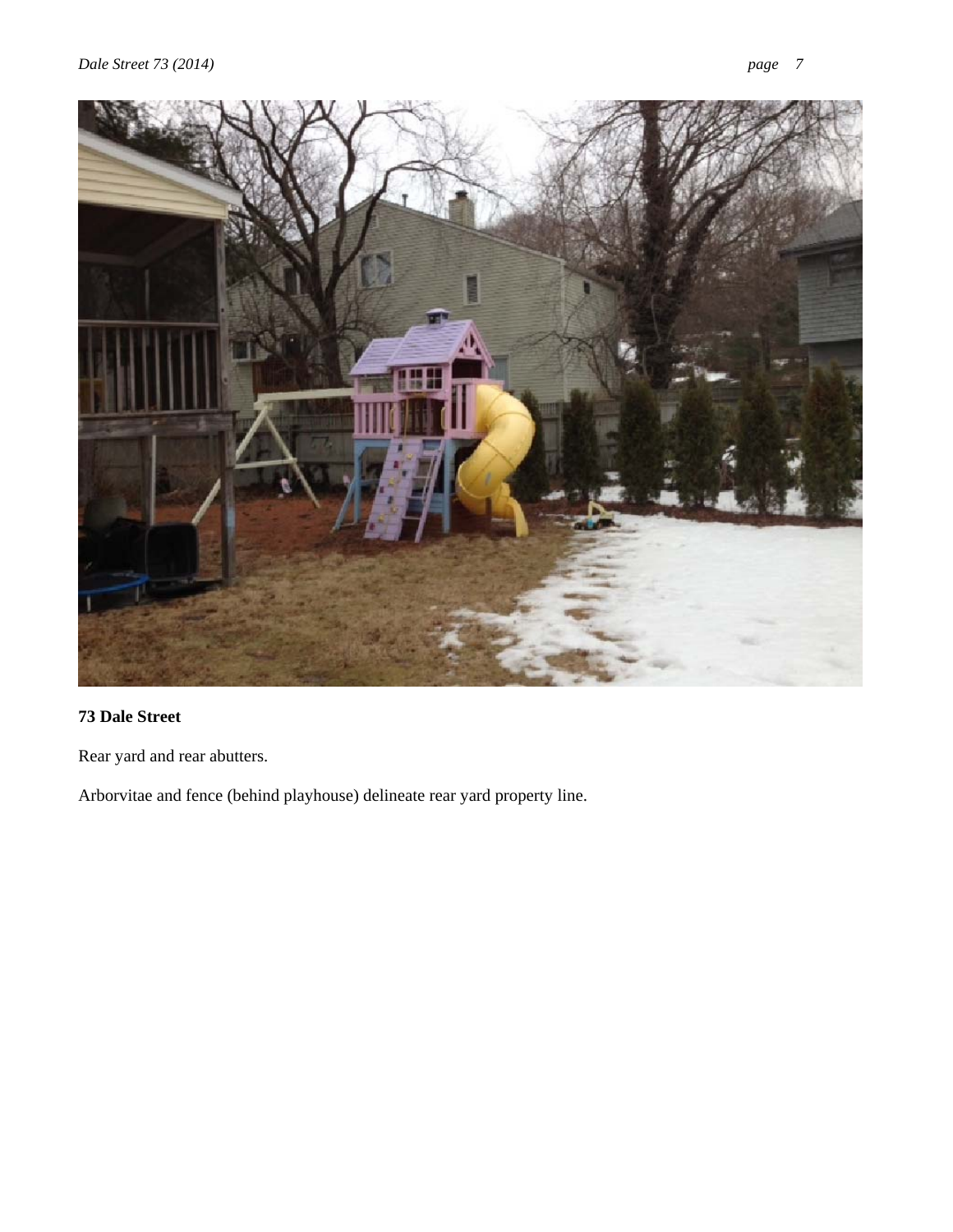

# 73 Dale Street

Rear yard and rear abutter. Arborvitae are on 73 Dale rear property line.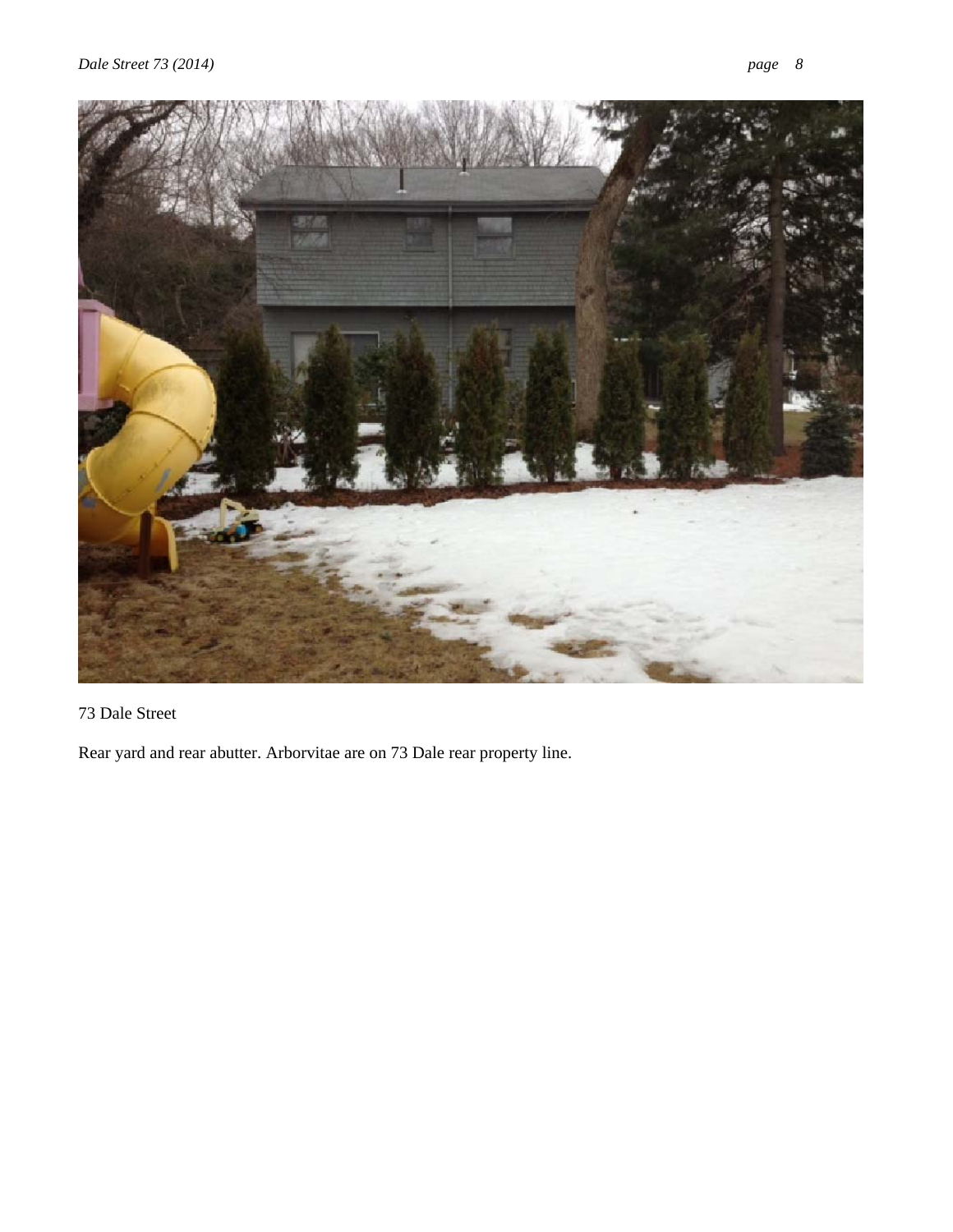



Pine tree on left is on 73 Dale property line.